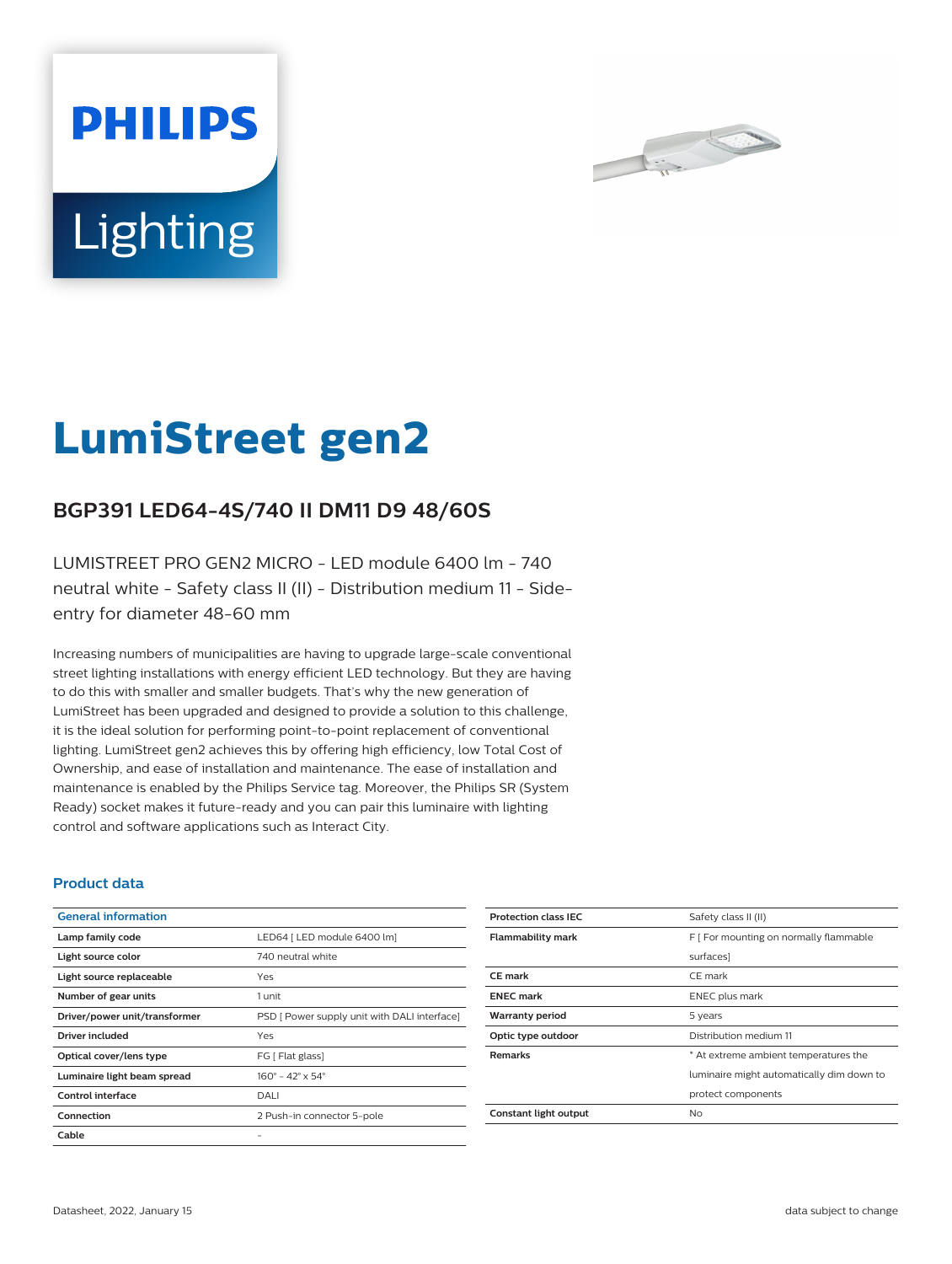### **LumiStreet gen2**

| Number of products on MCB of 16 A type | 26                                             |
|----------------------------------------|------------------------------------------------|
| B                                      |                                                |
| <b>EU RoHS compliant</b>               | Yes                                            |
| Light source engine type               | LED                                            |
| Service tag                            | Yes                                            |
| Serviceability class                   | Class A, luminaire is equipped with            |
|                                        | serviceable parts (when applicable): LED       |
|                                        | board, driver, control units, surge protection |
|                                        | device, optics, front cover and mechanical     |
|                                        | parts                                          |
| <b>Product family code</b>             | BGP391 [ LUMISTREET PRO GEN2 MICRO]            |
|                                        |                                                |
| <b>Light technical</b>                 |                                                |
| Upward light output ratio              | O                                              |
| Standard tilt angle posttop            | 0°                                             |
| Standard tilt angle side entry         | $0^{\circ}$                                    |
|                                        |                                                |
| <b>Operating and electrical</b>        |                                                |
| <b>Input Voltage</b>                   | 220 to 240 V                                   |
| <b>Input Frequency</b>                 | 50 to 60 Hz                                    |
| Inrush current                         | 21 A                                           |
| Inrush time                            | 0.225 ms                                       |
| Power Factor (Min)                     | 0.99                                           |
|                                        |                                                |
| <b>Controls and dimming</b>            |                                                |
| <b>Dimmable</b>                        | Yes                                            |
|                                        |                                                |
| <b>Mechanical and housing</b>          |                                                |
| <b>Housing Material</b>                | Aluminum die-cast                              |
| <b>Reflector material</b>              | Polycarbonate                                  |
| Optic material                         | Polymethyl methacrylate                        |
| Optical cover/lens material            | Glass                                          |
| <b>Fixation material</b>               | Aluminum                                       |
| <b>Mounting device</b>                 | 48/60S [Side-entry for diameter 48-60 mm]      |
| Optical cover/lens shape               | Flat                                           |
| Optical cover/lens finish              | Clear                                          |
| <b>Overall length</b>                  | 520 mm                                         |
| Overall width                          | 234 mm                                         |
| Overall height                         | 95 mm                                          |
| Effective projected area               | $0.0235 \text{ m}^2$                           |
| Color                                  | Gray                                           |
| Dimensions (Height x Width x Depth)    | 95 x 234 x 520 mm (3.7 x 9.2 x 20.5 in)        |

| <b>Approval and application</b>        |                                               |
|----------------------------------------|-----------------------------------------------|
| Ingress protection code                | IP66 [ Dust penetration-protected, jet-proof] |
| Mech. impact protection code           | IK08 [ 5 J vandal-protected]                  |
| Surge Protection (Common/Differential) | Luminaire surge protection level until 6 kV   |
|                                        | differential mode and 8 kV common mode        |
|                                        |                                               |
| Initial performance (IEC compliant)    |                                               |
| Initial luminous flux (system flux)    | 5632 lm                                       |
| Luminous flux tolerance                | $+/-7%$                                       |
| Initial LED luminaire efficacy         | 139 lm/W                                      |
| Init. Corr. Color Temperature          | 4000 K                                        |
| Init. Color Rendering Index            | 70                                            |
| Initial chromaticity                   | (0.381, 0.379) SDCM <5                        |
| Initial input power                    | 40.5 W                                        |
| Power consumption tolerance            | $+/-10%$                                      |
|                                        | $+/-2$                                        |

| Control gear failure rate at median useful 10 % |     |
|-------------------------------------------------|-----|
| life 100000 h                                   |     |
| Lumen maintenance at median useful              | 196 |
| life* 100000 h                                  |     |
|                                                 |     |

L

| <b>Application conditions</b>      |                  |
|------------------------------------|------------------|
| Ambient temperature range          | $-40$ to +50 °C. |
| Performance ambient temperature Tq | 25 °C            |
| Maximum dim level                  | 0% (digital)     |

| <b>Product data</b>                  |                                       |
|--------------------------------------|---------------------------------------|
| <b>Full product code</b>             | 871951407918200                       |
| Order product name                   | BGP391 LED64-4S/740 II DM11 D9 48/60S |
| <b>EAN/UPC - Product</b>             | 8719514079182                         |
| Order code                           | 07918200                              |
| <b>Numerator - Quantity Per Pack</b> |                                       |
| Numerator - Packs per outer box      |                                       |
| Material Nr. (12NC)                  | 910925866652                          |
| Net Weight (Piece)                   | 4.000 kg                              |